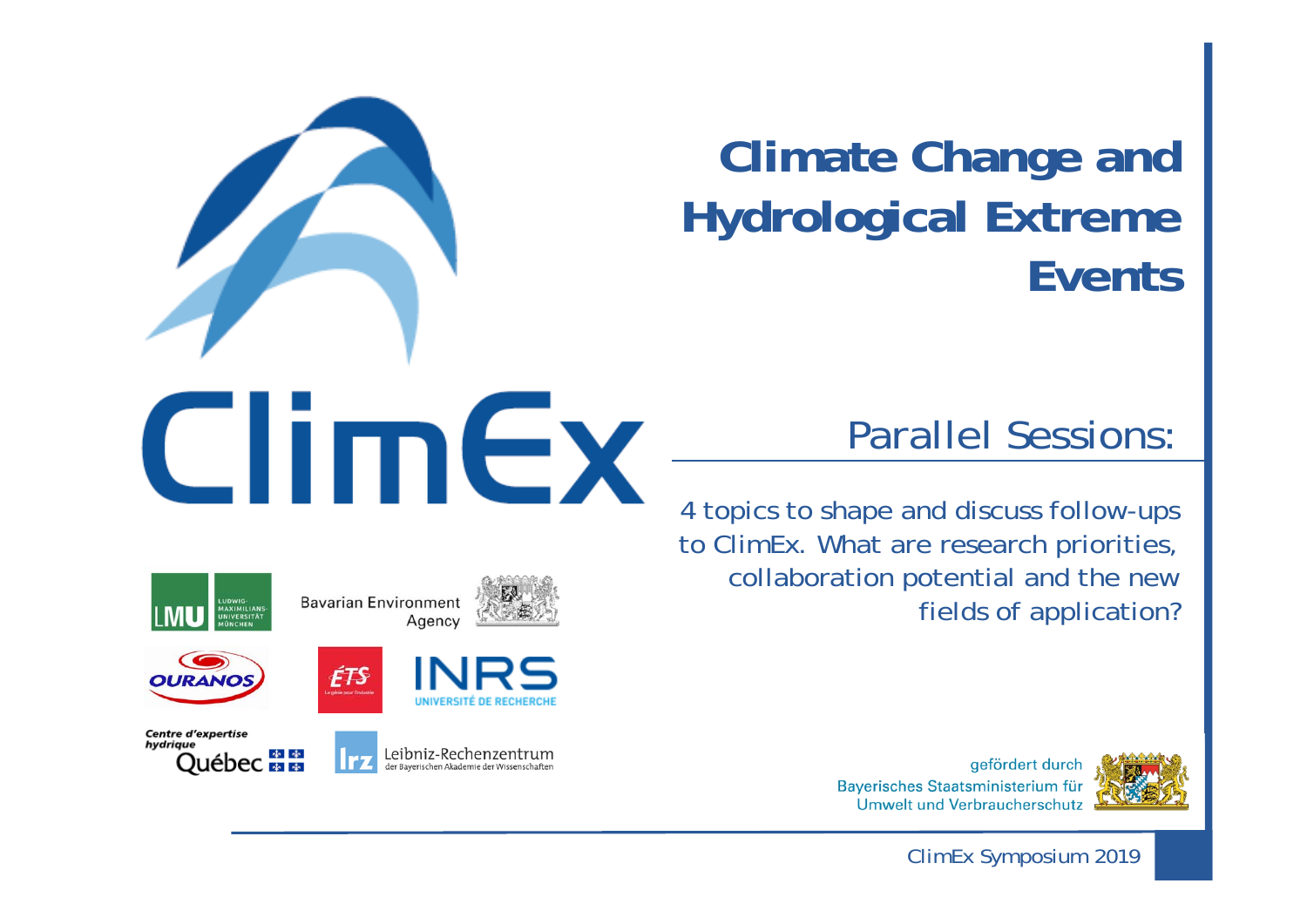4 parallel sessions (Québec City re-visited)



## A reflection on the wider application of ClimEx data

Potentials of Large Model Ensembles to advance Climate Science – Improving process understanding, reducing uncertainties and quantifying risks. Modeling in the era of big data, deep learning and high performance computing

Advancing Climate Services and Science Communication –which products/information must climate (impact) science deliver to users and decision makers and how? Gaps and perspectives for new fields of application

Was kommt nach der Flut? Dürre, Niedrigwasser und seine Folgen – Die Risiken hydrologischer Extreme und die Möglichkeiten einer vorausschauenden Anpassung (in der Wasserwirtschaft)

Klimawandel, Klimaextreme und die Energiewende – die Folgen des Klimawandels für die erneuerbaren Energien

**Research priorities, user demand and project ideas**

Supporting interdisciplinary integration in Bavaria and Québec …?

 $\sum_{\text{def Buyerischen} \text{Rechenzentrum}}\prod_{\text{our Buyerisrichen} \text{Akademie der Wissenschaften}}\prod_{\text{universstré per } \text{ReChiereric}}\prod_{\text{universstré per } \text{ReChiereric}}$ 





ClimEx Symposium 2019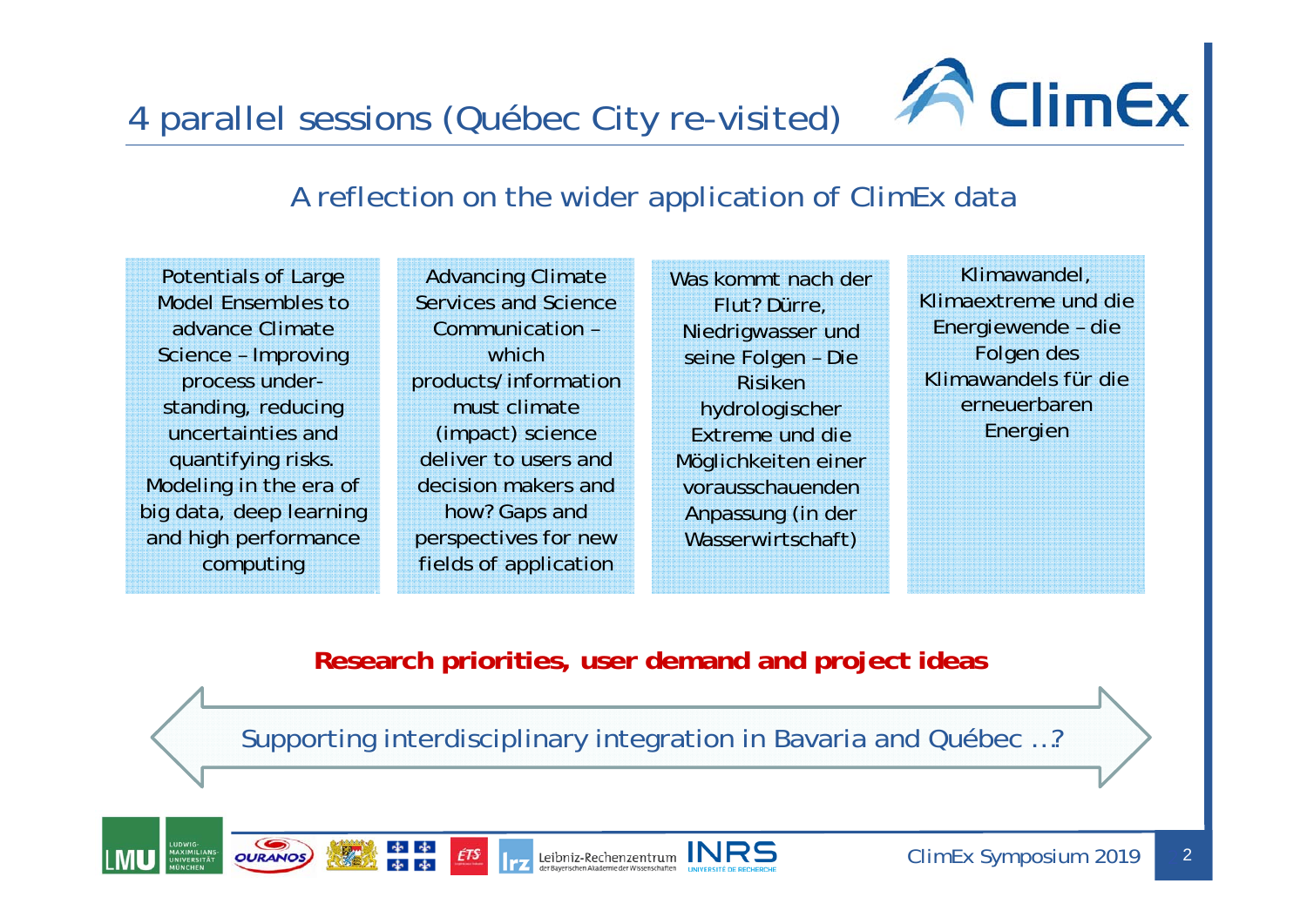

 $\lceil 3 \rceil$ 

Revisit some ClimEx results: what do we learn from those findings? Open discussion and collection of ideas on, e.g.

What is still missing? What are new or not yet considered user requirements? What are the implications for future research? Are there clear priorities? Which collaborations can be established?

| <b>ClimEx</b>                                                                                                                                         | <b>Key Results</b>                                    | $\curvearrowleft$ ClimEx                                                                |
|-------------------------------------------------------------------------------------------------------------------------------------------------------|-------------------------------------------------------|-----------------------------------------------------------------------------------------|
|                                                                                                                                                       | • Result 1                                            |                                                                                         |
| <b>SESSION A</b>                                                                                                                                      | • Result 2                                            |                                                                                         |
| Potentials of Large Model Ensembles to advance Climate<br>Science                                                                                     |                                                       |                                                                                         |
| OUR DE ES (75   Helbniz-Rechenzentrum INRS)<br>LMU <b>WELL</b><br>ClimEx Symposium 2019                                                               | LMU <b>HELL</b><br><b>OURANOS</b><br>■ 略<br>■ 略<br>蝶呤 | <sup>13</sup> Trz Leibniz-Rechenzentrum INRS<br>ClimEx Symposium 2019<br>$\overline{2}$ |
| $\bullet$<br>LUDWIG-<br>南南<br>Leibniz-Rechenzentrum $INRS$<br>ÉTS<br><b>MAXIMILIANS-</b><br><b>OURANOS</b><br>UNIVERSITÄT<br>l e v<br><b>SAN FORD</b> |                                                       | ClimEx Symposium 2019                                                                   |